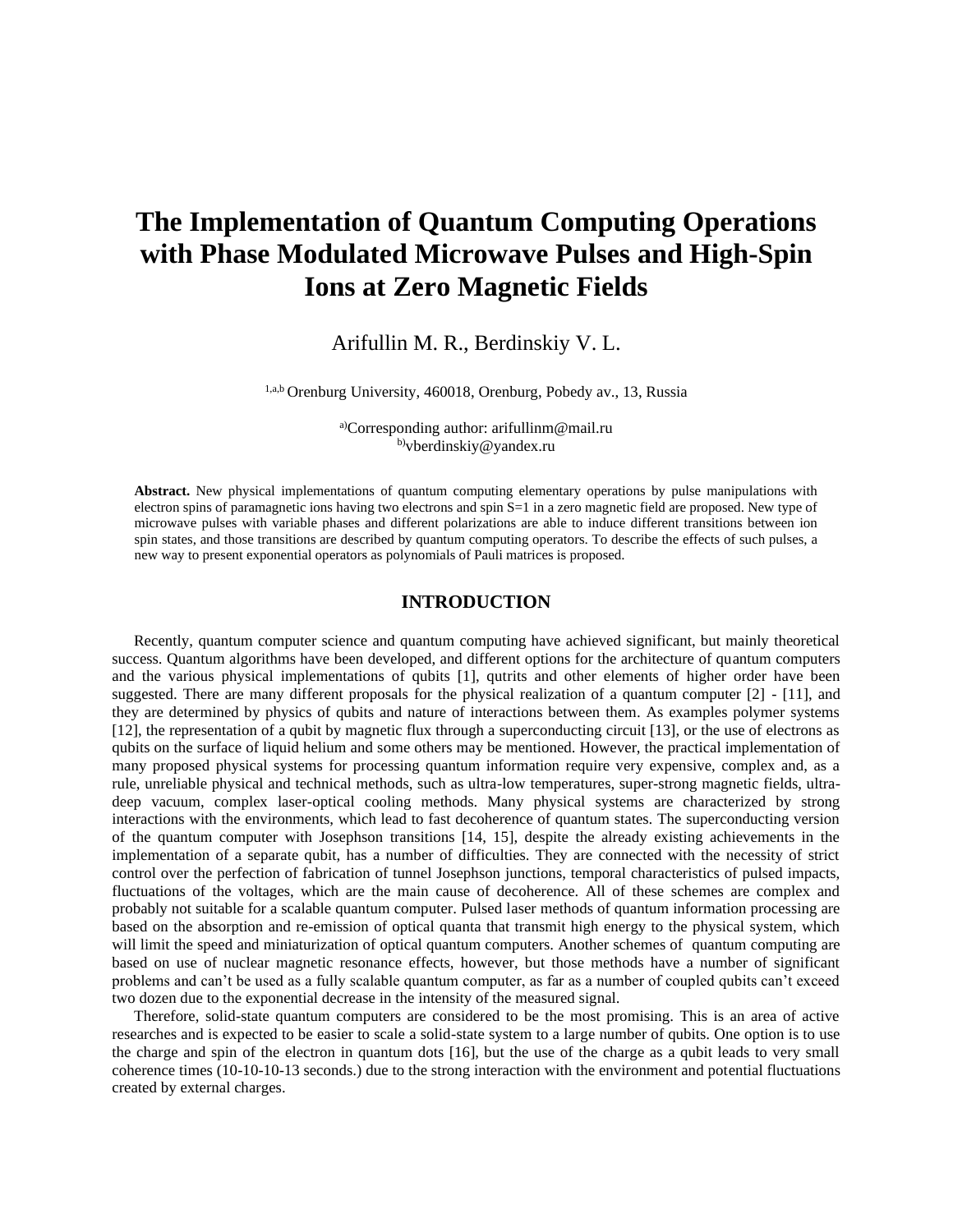In this paper, the use of paramagnetic ions with the total electron spin  $S = 1$  and the zero nuclear spin in a simple cubic or tetragonal crystal lattice as elements of a quantum computer is proposed. Even in the absence of an external magnetic field (in the zero magnetic field), the dipole-dipole and spin-orbit interactions eliminate the degeneration of levels with the total spin  $SZ = 0$  and  $SZ = \pm 1$  [17, 18]. The level splitting at zero magnetic fields allows abandoning the use of strong magnetic fields for the realization of spin qubits or qutrits. Depending on the type of ions and the crystal lattice, splitting at the zero fields usually falls within the technically available radio-frequency or microwave ranges of the electromagnetic field. The magnetic component of such fields can induce transitions between energy levels with different SZ values. Previously, crystals with impurity high-spin ions in a zero magnetic field have been proposed as active media for microwave masers [19]. The creation of such masers was accompanied by the development of radio engineering methods for controlling spin states of ions. Such ions as Ni2+, Fe3+, Cr2+, Gd3+ and other lanthanides with different sets of spin and energy levels can work as active ions in paramagnetic masers. It is obvious that the use of low temperatures allow to control the initial populations of spin sublevels and spin relaxation and decoherence times.

The aim of this work is to describe the pulse sequences of new type of microwave and radio frequency pulse fields capable to produce some elementary operations of quantum computing algorithms using high-spin paramagnetic ions at a zero magnetic field.

## **SPIN DYNAMICS OF HIGH-SPIN IONS**

Spin state of paramagnetic ions in tetragonal crystal lattice with anisotropy of "light axis" type at zero magnetic field is determined by spin Hamiltonian

$$
H = \frac{1}{2} \mathbf{D} \cdot \mathbf{S}_z^2 \tag{1}
$$

where D is the zero field splitting parameter, which is determined by the spin-orbital interaction. For example, the zero field splitting of the  $Cr^{3+}$  ion in the crystal lattice  $K_3Co(CN)_6$  corresponds to a frequency of 4.98 GHz; active ion Fe3+ has 6 energy levels and the zero field splitting corresponds to the frequency 12 - 20 GHz; the Ni2+ ion in the crystal lattice of sapphire Al<sub>2</sub>O<sub>3</sub> has the splitting  $D = 26.24$  GHz or  $D = 42$  GHz in cadmium chloride CdCl<sub>2</sub> [20].

The spin state of ions with two uncoupled electrons and total electron spin  $S = 1$  is the triplet one. Due to the spinorbit interaction and the crystal field, the sublevels of the triplet state possess different energies and split even in the absence of the magnetic field and Zeeman interactions. Splitting at the zero field causes the state

 $\langle T_0 \rangle = 2^{-\frac{1}{2}} \left| \alpha_i \beta_j + \beta_i \alpha_j \right\rangle = |0\rangle$  lies below the degenerate states  $|A\rangle$  and  $|B\rangle$ , which are formed as superpositions of  $|T_+\rangle = |\alpha_1\alpha_2\rangle = |+1\rangle$  and  $|T_-\rangle = |\beta_1\beta_2\rangle = |-1\rangle$  states

$$
|A\rangle = 2^{-\frac{1}{2}} \left| \alpha_i \alpha_j - \beta_i \beta_j \right\rangle = 2^{-\frac{1}{2}} (|1\rangle - |-1\rangle)
$$

and

$$
\left|B\right\rangle = 2^{-\frac{1}{2}}\left|\alpha_i\alpha_j + \beta_i\beta_j\right\rangle = 2^{-\frac{1}{2}}\left(\left|1\right\rangle + \left|-1\right\rangle\right).
$$

These states are evident to be the well-known Bell's entangled states formed naturally in high-spin paramagnetic ions. It should be noted here that at the zero magnetic field all three spin states  $|0\rangle$ ,  $|A\rangle$  and  $|B\rangle$  do not have magnetic moments because the average values of all spin operators ( $\sigma_{1i} + \sigma_{2i}$ ) ( $i = x, y, z$ ) are equal to zero. Therefore, there are no magnetic dipole interactions and additional decoherence mechanism for such ions. These splitted states provide the ability to control logical qubits based on spin states  $|0\rangle, |A\rangle$  and  $|B\rangle$  by using microwave pulses polarized along the OX or OY axes and phase effects similar to geometric Berry's phase effects [21].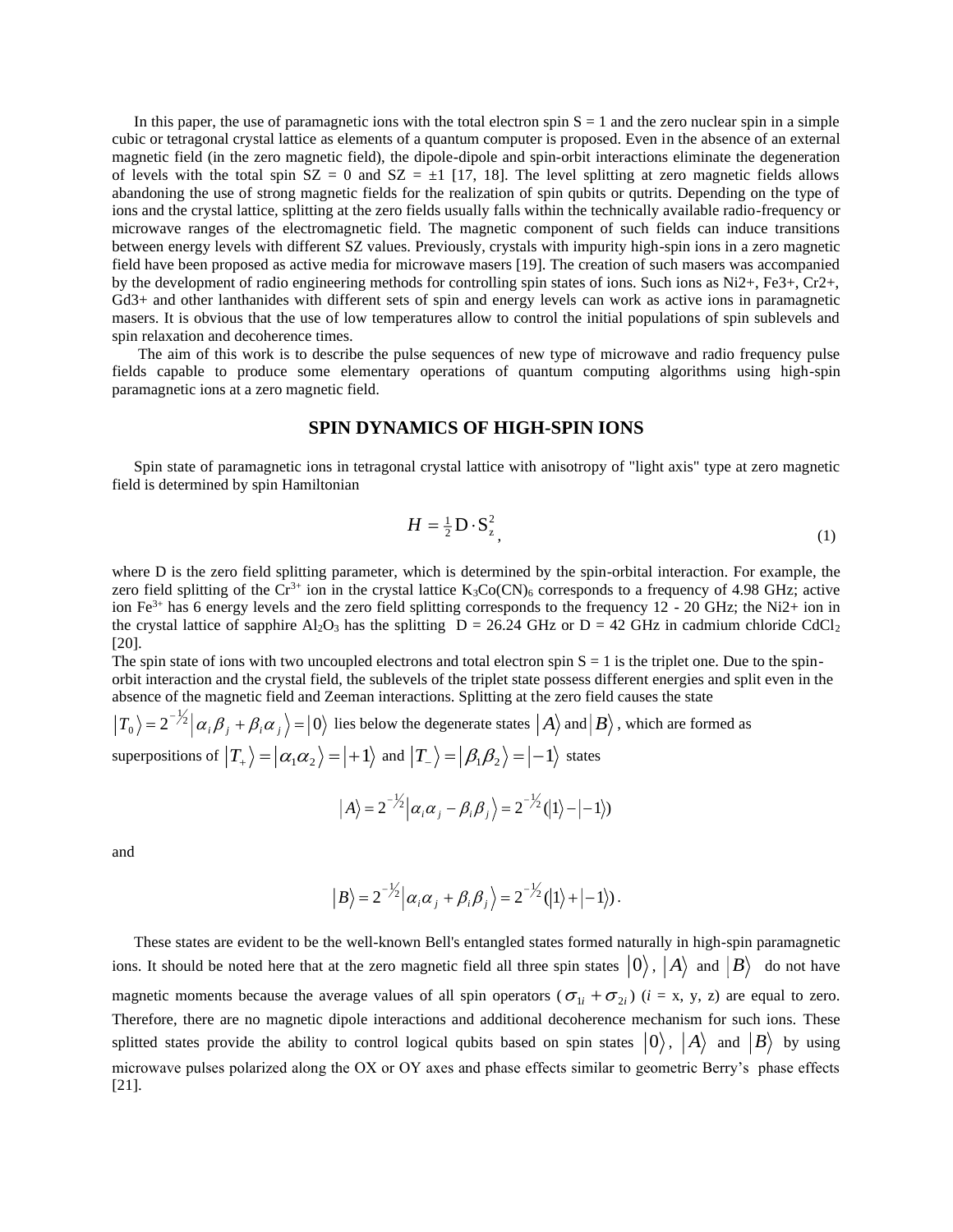The eigenstates of the Hamiltonian (1) are spin states  $|0\rangle$ , whose energy is  $E = 0$ , and two degenerate states  $A\rangle$  and  $|B\rangle$ , whose energies are E = D. To describe the effects of microwave pulses it is convenient to present the Hamiltonian (1) in the Ising form as the products of Pauli operators  $\sigma_{1z}$  and  $\sigma_{2z}$  for two electron spins S=1/2 and further use the spin Hamiltonian

$$
H = \frac{1}{2} \mathbf{D} \cdot \sigma_{1Z} \sigma_{2Z} \,. \tag{2}
$$

This spin Hamiltonian has the same eigenstates of  $|0\rangle$ ,  $|A\rangle$ , and  $|B\rangle$ . However, there is an important difference between spin Hamiltonians (1) and (2); the spin Hamiltonian (2) has an additional singlet spin eigenstate  $1P_2$   $P_1$  $2$  $|S\rangle = 2^{-1/2} |\alpha_1 \beta_2 - \beta_1 \alpha_2\rangle$ . Fortunately, these symmetric and antisymmetric eigenstates implement various irreducible representations of the SU(2) rotation group, thus any rotation operators, describing the actions of microwave pulses on triplet states, are not able to transfer the spin system from symmetric into the antisymmetric singlet state  $|S\rangle$ .

Representation of the spin Hamiltonian of paramagnetic ions as the Ising one allows to obtain simple and clear expressions for the operators of the rotations around the OX and OY axes which describe transitions between states  $|0\rangle$ ,  $|A\rangle$  and  $|B\rangle$ . If the microwave field is created by Helmholtz coils or a microresonator where the magnetic component  $H_1(t)$  is polarized along the OX axis, then the complete Hamiltonian is

$$
H = H_0 + H_X(t) = \frac{1}{2} \mathbf{D} \cdot \sigma_{1Z} \sigma_{2Z} + 2g\beta H_1(\sigma_{1X} + \sigma_{2X}) \cos(\omega_G t) \,. \tag{3}
$$

If the microwave field  $H_1(t)$  is polarized along OY axis and has phase shift  $\delta$ , then the spin Hamiltonian should be

$$
H = H_0 + H_Y(t) = \frac{1}{2} \mathbf{D} \cdot \sigma_{1Z} \sigma_{2Z} + 2g\beta H_1 (\sigma_{1Y} + \sigma_{2Y}) \cos(\omega_G t + \delta).
$$
 (4)

In both formula (3) and (4)  $2H_1$  is an amplitude of the magnetic component of the microwave electromagnetic field,  $\omega_G$  is a frequency of microwave field, g is an electron g-factor, and  $\beta$  is the Bohr magneton.

The effect of microwave pulses on paramagnetic ions implies usage of exponential operators  $U = \exp(-iHt)$ . The Cayley-Hamilton theorem and Sylvester theorem suggest the use of matrix polynomials of high degrees for such operators. This fact complicates practical computations. However, for spin S=1/2 a simple decomposition of exponential matrices in the form of a trigonometric sum of Pauli operators is known. It will be shown below that for spin  $S = 1$  it will be convenient to present exponential matrices of rotation operators as finite trigonometric polynomials whose terms will be sums of products of Pauli matrices.

Using the interaction representation and the property of the operator product  $(\sigma_{1Z}\sigma_{2Z})^2 = I_1I_2$  $\left(\sigma_{1Z}\sigma_{2Z}\right)^2 = I_1I_2$  (*I<sub>i</sub>* - unit operator), for the two-spin system the rotation operator  $U_Y(\theta)$  around the OY axis can be presented as:

$$
U_{Y}(\theta,\delta) = \cos^{2} \frac{\theta}{2} - \sigma_{Y1}\sigma_{Y2} \cdot \sin^{2} \frac{\theta}{2} - i \sin \frac{\theta}{2} \cos \frac{\theta}{2} \left( \left( \sigma_{Y1} + \sigma_{Y2} \right) \cos \delta + \left( \sigma_{X1} \cdot \sigma_{Z2} + \sigma_{X2} \cdot \sigma_{Z1} \right) \sin \delta \right),
$$
\n(5)

here  $\theta = g\beta H_1 \tau$  is a rotation angle,  $\tau$  is a microwave pulse length, and  $\omega_G = D$ . If the phase shift is equal to zero,  $\delta = 0$ , then the spin rotation operator  $U_Y(\theta)$  around the OY axis takes the form: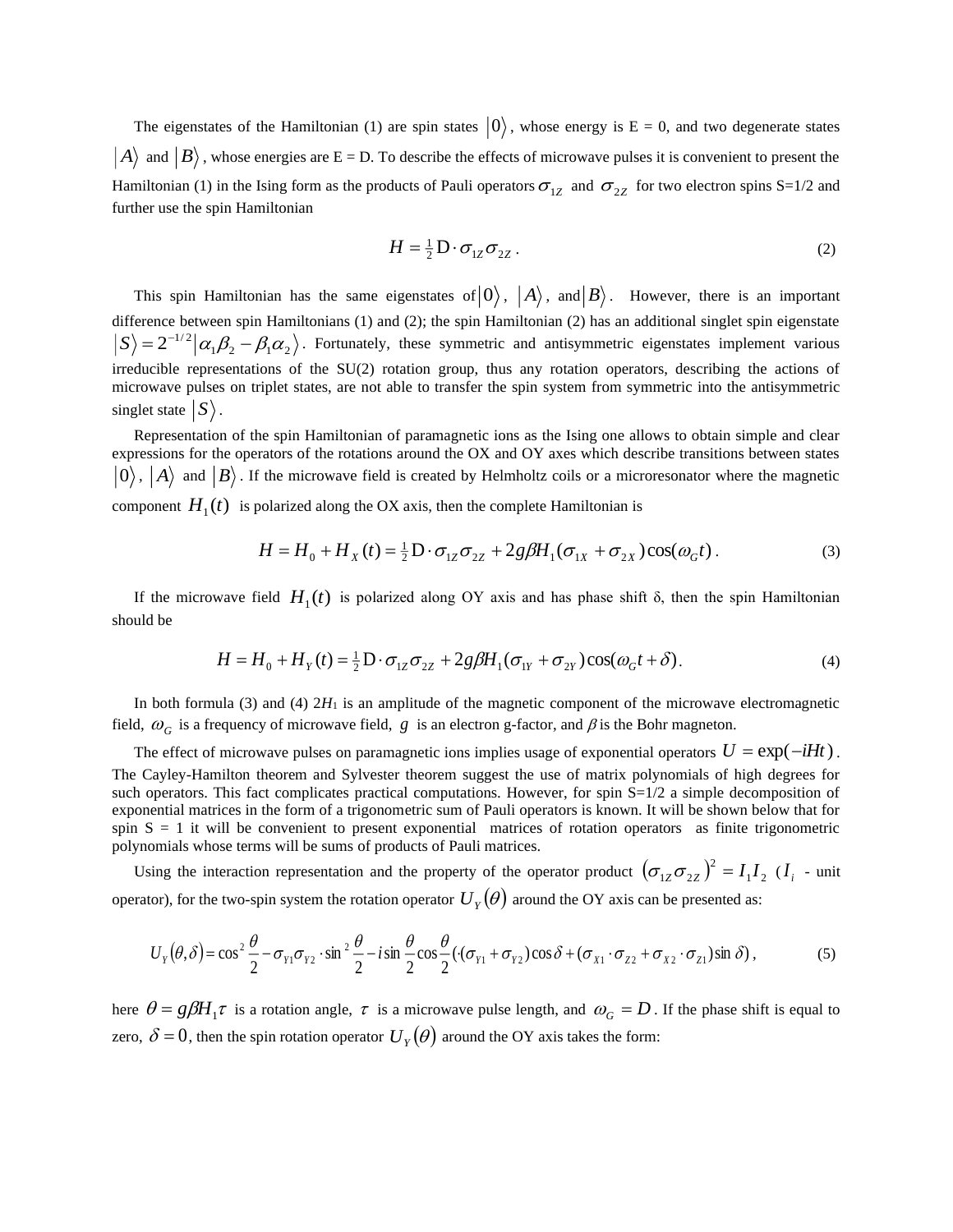$$
U_Y(\theta) = \cos^2 \frac{\theta}{2} - \sigma_{Y1} \sigma_{Y2} \cdot \sin^2 \frac{\theta}{2} - i \sin \frac{\theta}{2} \cos \frac{\theta}{2} \cdot (\sigma_{Y1} + \sigma_{Y2}).
$$
 (6)

Similarly, the spin rotation operator  $U_X(\theta)$  around the OX axis takes the form:

$$
U_{X}(\theta,\delta) = \cos^{2} \frac{\theta}{2} - \sigma_{X1}\sigma_{X2} \cdot \sin^{2} \frac{\theta}{2} - i \sin \frac{\theta}{2} \cos \frac{\theta}{2} ((\sigma_{X1} + \sigma_{X2}) \cos \delta + (\sigma_{Y1} \cdot \sigma_{Z2} + \sigma_{Y2} \cdot \sigma_{Z1}) \sin \delta).
$$
 (7)

If the phase shift  $\delta = 0$ , the spin rotation operator  $U_X(\theta)$  around the OX axis takes the form:

$$
U_X(\theta) = \cos^2 \frac{\theta}{2} - \sigma_{X1} \sigma_{X2} \cdot \sin^2 \frac{\theta}{2} - i \sin \frac{\theta}{2} \cos \frac{\theta}{2} \cdot (\sigma_{X1} + \sigma_{X2}).
$$
\n(8)

All the above mentioned rotation operators are presented as simple sums and productions of one spin Pauli's operators. The operators (5) - (8) take a very simple form for the most common π- and  $(π/2)$ -pulses. If the rotation angle  $\theta = \pi$ , then for pulses with an arbitrary phase shift  $\delta$ 

$$
U_Y(\pi,\delta) = -\sigma_{Y_1}\sigma_{Y_2}
$$
 and  $U_X(\pi,\delta) = -\sigma_{X_1}\sigma_{X_2}$ .

If  $\theta = \pi/2$ , then

$$
U_{X}(\pi/2,\delta) = \frac{1}{2}(1-\sigma_{X1}\sigma_{X2} - i\cdot((\sigma_{X1}+\sigma_{X2})\cos\delta + (\sigma_{Y1}\cdot\sigma_{Z2}+\sigma_{Y2}\cdot\sigma_{Z1})\sin\delta)).
$$

and

$$
U_{Y}(\pi/2,\delta) = \frac{1}{2}(1-\sigma_{Y1}\sigma_{Y2} - i\cdot((\sigma_{Y1} + \sigma_{Y2})\cos\delta + (\sigma_{X1} \cdot \sigma_{Z2} + \sigma_{X2} \cdot \sigma_{Z1})\sin\delta)).
$$

Such representations of rotation operators for spin  $S = 1$  makes its very simple for describing actions of different microwave pulses. This method of constructing the rotation operators is evident can be easily generalized to construct similar operators  $U_X(\theta, \delta)$  and  $U_Y(\theta, \delta)$  for particles with spin S > 1 [22].

At low temperatures  $kT \ll D$ , the lower spin state  $|0\rangle$  only is populated. Microwave pulses are able to rotate ion electron spins even at zero magnetic fields, and the rotation operators  $(5) - (8)$  describe transitions of electron spins from the lower ground state  $\ket{0}$  to the state  $\ket{A}$ , to the state  $\ket{B}$ , or to a superposition of this states. Pulses polarized along the OX or OY axes act in own two-dimensional subspaces  $\{ |0\rangle, |A\rangle \}$  or  $\{ |0\rangle, |B\rangle \}$ . For example, microwave pulses polarized along OX axis produce a following superposition of states

$$
U_X(\theta, \delta)|0\rangle = \cos\theta|0\rangle - i\sin\theta \cdot e^{-i\delta}|B\rangle
$$
\n(9)

A similar result is obtained for pulses polarized along the OY axis

$$
U_{Y}(\theta,\delta)|0\rangle = \cos\theta|0\rangle - \sin\theta \cdot e^{i\delta}|A\rangle
$$
\n(10)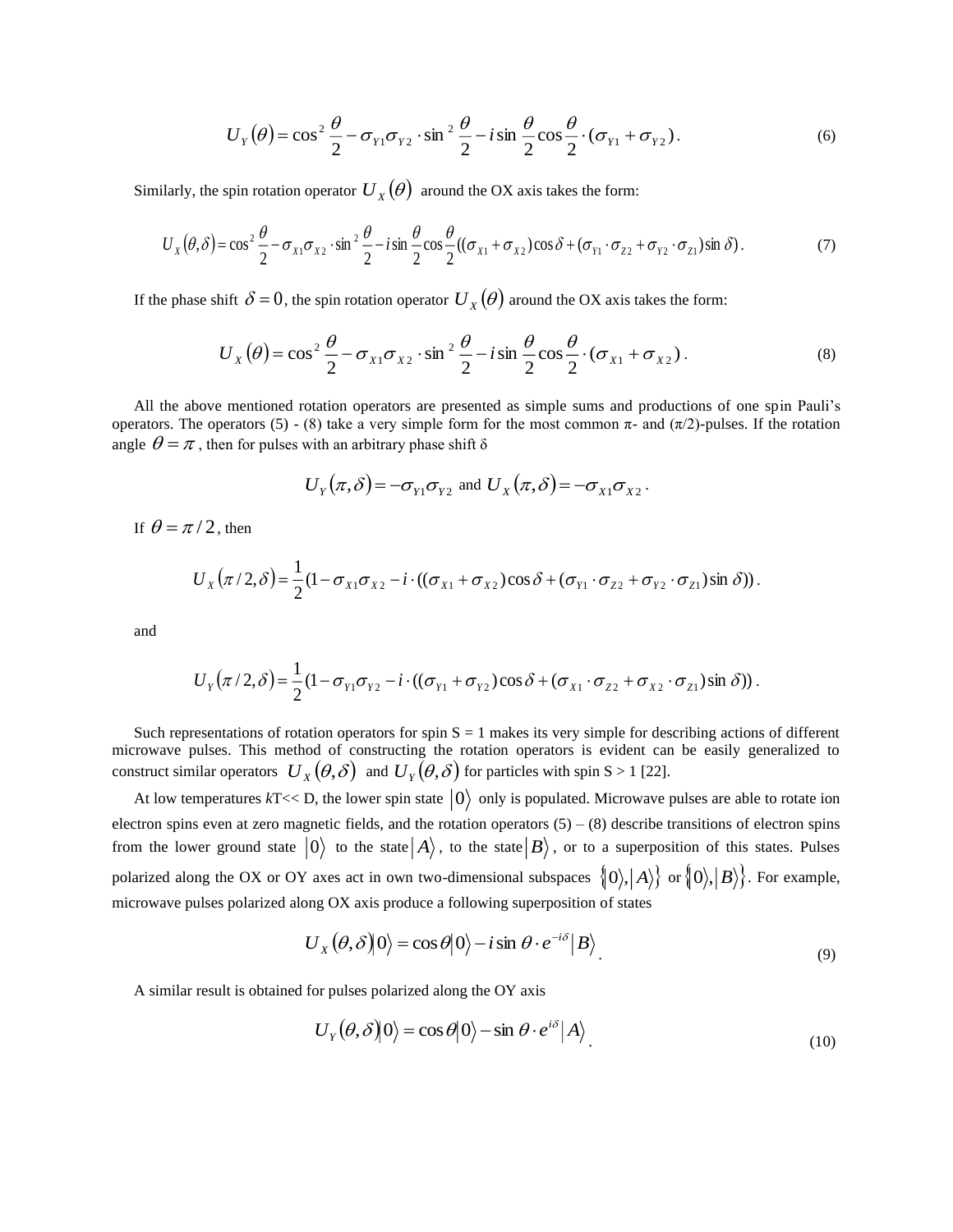Both formula (9) and (10) demonstrates that such pulses are able to transform the microwave field phase  $\delta$  into the phase shift of spin states  $|A\rangle$  or  $|B\rangle$ .



**FIGURE 1.** Transitions between sublevels of paramagnetic ions with spin S = 1 in zero magnetic field under the influence of polarized microwave pulses. The transition  $|0\rangle$  -  $|B\rangle$  is induced by a  $\pi/2$  pulse polarized along the OX axis. Transition  $|0\rangle$  - $A$ ) is induced by  $\pi/2$ -pulse polarized along the OY axis.

For a microwave pulse polarized along the OX axis, the state  $|A\rangle$  is a dark state, and for a microwave pulse polarized along the OY axis, the dark state is  $|B\rangle$ . Such microwave pulses allow quantum logic operations to be performed, for example, NOT operation. Let the initial state of the paramagnetic ion is the lower ground state  $|0\rangle$ . The action of the operator  $\;{\it U}_{\it X}(\theta)\;$  transfers this state into a superposition

$$
U_{X}(\theta|0\rangle = \cos\theta|0\rangle - i\sin\theta|B\rangle = c_{1}|0\rangle + c_{2}|B\rangle.
$$
 (11)

Then the pulse  $U_X(-\pi/2,\delta)$ , acting on the obtained superposition state (11), transfers it to a new state

$$
U_X(-\pi/2,\delta)(c_1|0\rangle + c_2|B\rangle) = +c_2(i \cdot e^{-i\delta})|0\rangle + c_1|B\rangle.
$$
 (12)

If the phase shift of the second pulse is  $\delta = \pi/2$ , then the pulse  $U_X(-\pi/2, \delta)$  simply change coefficients populations c1 and  $c_2$  and populations  $n_1 = |c_1|^2$  and  $n_2 = |c_2|^2$  of  $|0\rangle$  and  $|B\rangle$  spin states. Thus, the matrix representation of this operator in the basis  $|0\rangle, |B\rangle$  has the form

$$
U_X(NOT) = \begin{pmatrix} 0 & 1 \\ 1 & 0 \end{pmatrix},\tag{13}
$$

which is the matrix presentation of the logical NOT operation. Phase shifted microwave pulses are able to produce NOT operations with phase shift.

The phase shift operator S, which is needed for quantum Fourier transformations, can be performed by two pulses polarized, for example, along the OX axis. Such pulses do not affect the state  $|A\rangle$  and it is the dark state. If the initial state of the system in the basis  $|A\rangle$  and  $|0\rangle$  described by the spin vector  $|\Psi\rangle = c_1|A\rangle + c_2|0\rangle$ .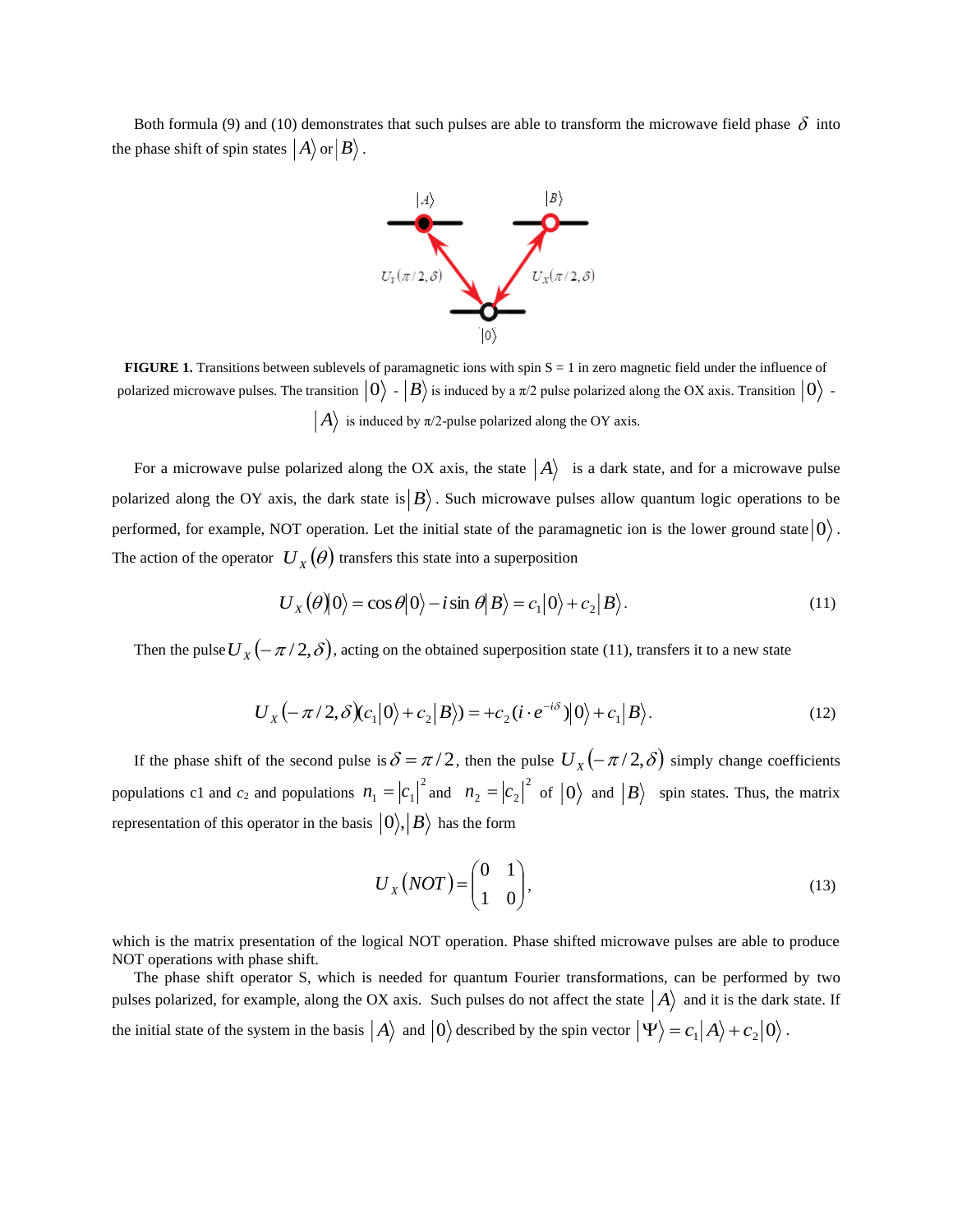Sequential application of two ( $\pi/2$ )-pulses  $U_X(-\pi/2,0)$  and  $U_X(\pi/2,\delta)$  changes the phase factor of the state  $|0\rangle$ . The first pulse, acting on the ground state  $|0\rangle$ , transfers electronic spins to the state  $|B\rangle$ , without changing the state  $|A\rangle$ ,

$$
U_X(-\pi/2,0)\Psi\rangle = c_1|A\rangle + ic_2|B\rangle = |\Psi_1\rangle.
$$
 (14)

The second ( $\pi/2$ ,  $\delta$ ) pulse converts the state  $|\Psi_1\rangle$  to a new superposition of the initial states  $|0\rangle$  and  $|A\rangle$ , but with a phase shift  $\delta$ 

$$
U_{X}(\pi/2,\delta)\vert\Psi_{1}\rangle=c_{1}\vert A\rangle+c_{2}\big(i\cos(\pi/2)\vert B\rangle+\sin(\pi/2)\cdot e^{i\delta}\vert 0\rangle\big)=c_{1}\vert A\rangle+c_{2}e^{i\delta}\vert 0\rangle.\tag{15}
$$

Thus, we obtain the "phase shift" operator S, which is described by the product of  $U_X(\pi/2,\delta)$  and  ${U}_X(-\pi/2{,}0)$  operators. In matrix form in the basis  $|A\rangle$  and  $|0\rangle$  it has the form

$$
S = \begin{pmatrix} 1 & 0 \\ 0 & e^{i\delta} \end{pmatrix}.
$$
 (16)

This logical operation is a key element in the implementation of the quantum Fourier transform.

Rotation of spins around the OZ axis can be useful for the physical implementation of quantum computation algorithms. However, such an operation in a zero magnetic field using pulsed magnetic fields polarized along the OZ axis presents certain technical difficulties and may not be possible. For example, the spin rotation operator  $R_{Z}(\theta)$  S = 1 in two spin representations is as follows

$$
R_Z(\theta) = \exp(-i\frac{\theta}{2}(\sigma_{1Z} + \sigma_{2Z})) = \cos^2\frac{\theta}{2} - i\sin\frac{\theta}{2}\cdot\cos\frac{\theta}{2}(\sigma_{1Z} + \sigma_{2Z}) - \sigma_{1Z}\cdot\sigma_{2Z}\sin^2\frac{\theta}{2}.
$$
 (17)

The action of the operator  $R_z(\theta)$  on the state vector  $|B\rangle$  transfer it into a superposition of states

$$
R_z(\theta)|B\rangle = \cos\theta|B\rangle - i\sin\theta|A\rangle.
$$
 (18)

The action of the operator  $R_z(\theta)$  on the state vector  $|A\rangle$  transforms it into a superposition of states

$$
R_Z(\theta)|A\rangle = \cos\theta|A\rangle - i\sin\theta|B\rangle.
$$
 (19)

There is no reason for physical differences of such states for an uniaxial crystal, they do not create a real physical magnetic moment *M*z of the ion. However, such a rotation operation can be carried out by successive application of microwave pulses polarized along the axes OX and OY. For example, the sequential action of operators  $U_{X}(\theta,0)$ and  $U_Y(\pi/2,\delta)$  on the state vector  $|B\rangle$  translates it into a superposition of states similar to the result of rotation around the axis OZ

$$
U_{Y}(\pi/2,\delta)\cdot U_{X}(\theta,0) |B\rangle = \cos\theta|B\rangle + i\sin\theta\cdot e^{i\delta}|A\rangle.
$$
 (20)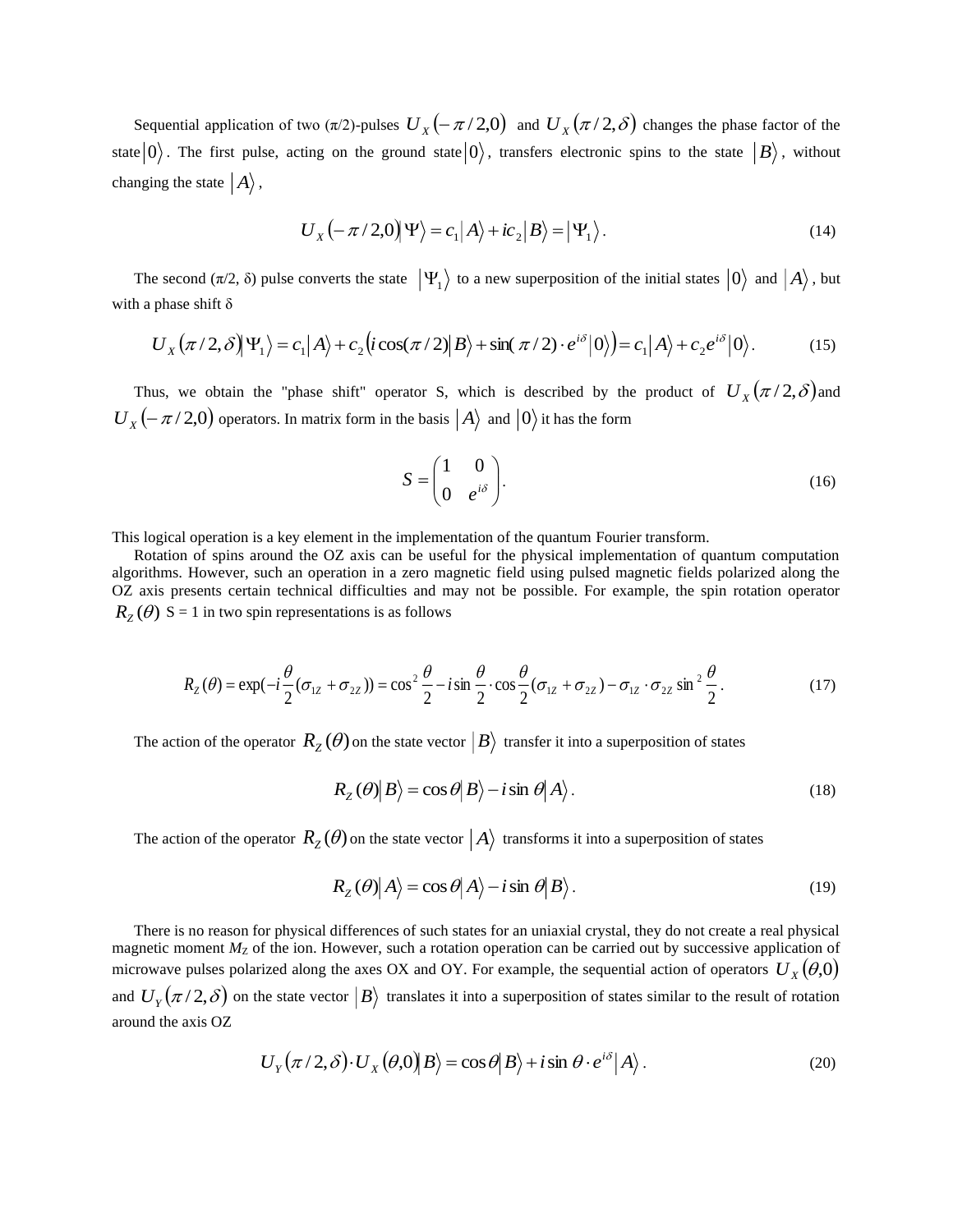By changing the polarization of the first and second pulses, a similar transformation of the state vector can be obtained *A*

$$
U_{X}(\pi/2,\delta)\cdot U_{Y}(\theta,0) |A\rangle = \cos\theta|A\rangle - i\sin\theta\cdot e^{-i\delta}|B\rangle.
$$
 (21)

However, a comparison of formulas (19), (20) and (21) shows the difference between the results of the action of operators  $R_z(\theta)$  (simple rotation around the axis OZ) and operators of microwave pulses. Pulses, characterized by polarization of the magnetic component of the microwave field, duration and phase can additionally change the phase states  $|A\rangle$  or  $|B\rangle$ . The following calculations will show how this additional phase factor affects the physical behavior of spin  $S = 1$ .

Let's suppose that initially the spin is in a superposition  $|B\rangle$  and  $|A\rangle$  of states

$$
c_1|B\rangle + c_2|A\rangle = (2^{-1/2})(c_1 + c_2)|\alpha\alpha\rangle + (c_2 - c_1)|\beta\beta\rangle, \qquad (22)
$$

which can be prepared from the initial state  $|0\rangle$  by two pulses

$$
U_Y(\pi/2,\delta)\cdot U_X(\theta,0)|0\rangle = -\cos\theta\cdot e^{i\delta}|A\rangle - i\sin\theta|B\rangle \text{ where } c_1 = -i\sin\theta \text{, and } c_2 = -\cos\theta\cdot e^{i\delta}.
$$

For such superposition of states, the average value of the spin projection  $S<sub>z</sub>$  and, consequently, the magnetic moment  $M_Z$  of the two electron spins of the ion can be different from zero

$$
\langle S_z \rangle = 2^{-1} \langle (c_1 + c_2)^* \alpha \alpha + (c_2 - c_1)^* \beta \beta | \sigma_{1z} + \sigma_{2z} | (c_1 + c_2) \alpha \alpha + (c_2 - c_1) \beta \beta \rangle =
$$
  
= 2(c<sub>1</sub>c<sub>2</sub><sup>\*</sup> + c<sub>1</sub><sup>\*</sup>c<sub>2</sub>) = 2 sin(2\theta) sin  $\delta$  (23)

At any phase shift  $\delta \neq 0$  the magnetic moment of the ion  $M_Z \neq 0$  and reaches the maximum values at  $\delta = \pi/2$  and  $\theta = \pi/4$ . The effect of the formation of the magnetic moment of paramagnetic ions in the zero magnetic fields by microwave pulses is created by a phase shift of one of the pulses, for example, along the axis OY. The formation of the magnetic moment

 $M_Z \neq 0$  from a coherent superposition of spin states is similar to the "alignment-orientation" transition observed in optical experiments [23]. Measurement of the magnetic moment of the  $M<sub>Z</sub>$  ion makes it possible to identify in which state the spin of electrons is located. Also, the magnetic moment of the  $M_Z$  ion can act as a physical measure of the entanglement of the superposition of the Bell states.

Thus, the possibility of realization of logical operations of quantum computing by means of pulse manipulations of high-spin states of paramagnetic ions in a zero magnetic field is shown.

An additional advantage of the scheme of realization of a quantum computer on paramagnetic ions in a zero magnetic field is that in the zero field two degenerate levels ( $|B\rangle$  and  $|A\rangle$ ) are the eigenvectors of the spin Hamiltonian and can be protected from decoherence (line broadening), which is essential quantum-logical operations.

## **CONCLUSIONS**

Phase shifted pulses and paramagnetic ions with total electron spin  $S = 1$  and with zero nuclear spin in a simple cubic or tetragonal crystal lattice in a zero magnetic field are proposed as physical elements of a quantum computer. The advantages of the scheme of quantum calculations with paramagnetic ions in a zero magnetic field have been shown.

For paramagnetic ions with spin S=1, phase shifted microwave pulses capable of converting the spin system into various superposition states of degenerate and non-degenerate levels are proposed.